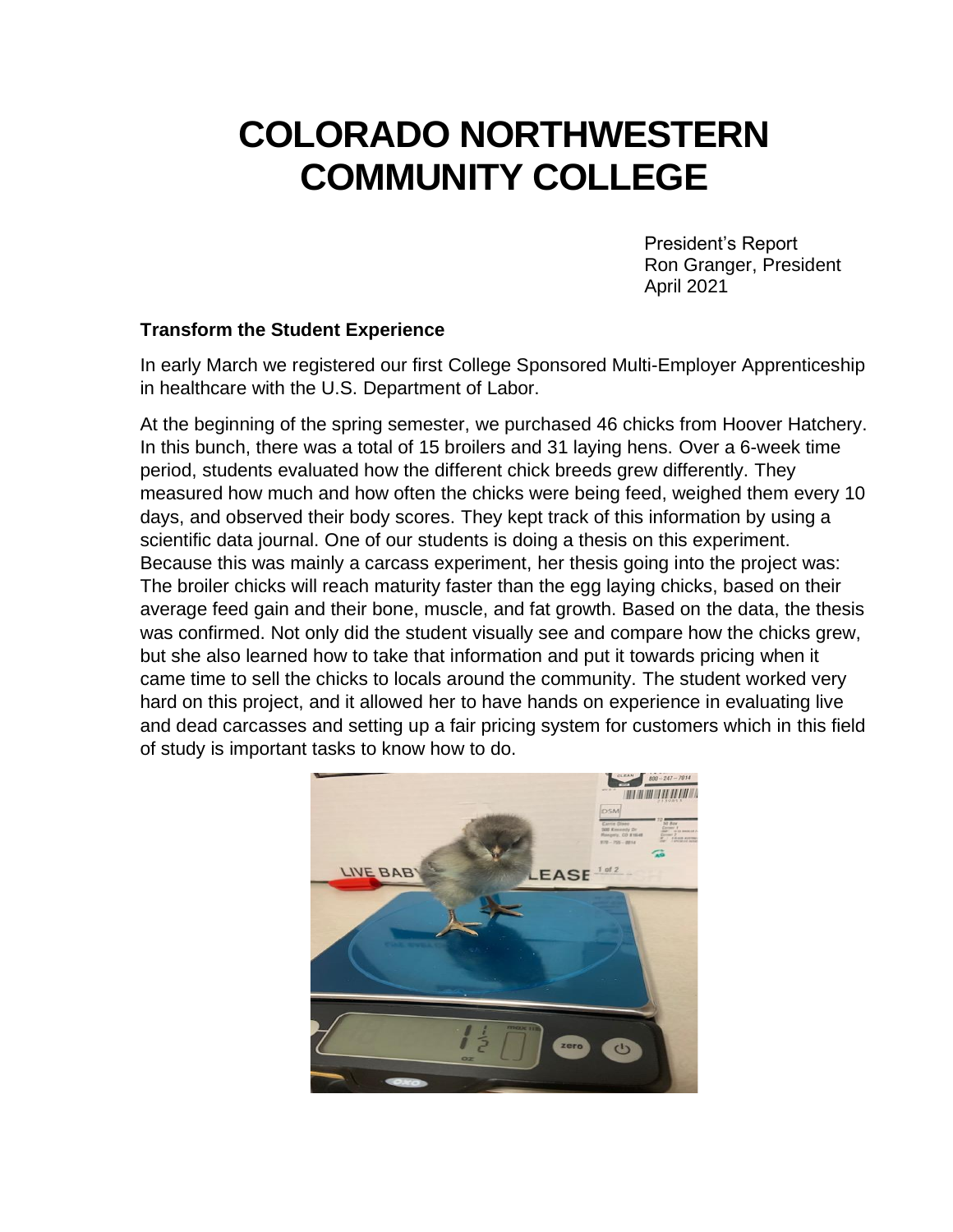Our sophomore dental hygiene students took their clinical part of the state exam in late March. It was the first time they could do a mannikin/simulated exam. Six students choose to do a patient-based exam, and 17 did the mannikin/simulated exam. All of the students passed the clinical exam and are now preparing for the written exam so they can get licensed as dental hygienist in Colorado. They are amazing.

Our volleyball team currently has a 3.4 team GPA. They are on track to receive AVCA academic honors along with NJCAA academic honors.

Our Phi Theta Kappa induction ceremony is set for April 13, 2021 for the Rangely campus. We have over 50 students eligible for induction this year.

Baseball's Grady Norris received Scenic West Athletic Conference Pitcher of the Week helping baseball with a .600 winning percentage.

Volleyball's Peanut Dryden received Scenic West Athletic Conference Defensive player of the week having an amazing defensive weekend against the College of Southern Idaho and nationally ranked #13 Salt Lake Community College.

We are preparing for our virtual honors awards. We will provide awards to many of our students based on educational attainment, service to the college and the community, and leadership on our campuses.

Cyber Security program has been hosting a monthly online League of Legends Tournament since January. This month's League of Legends winner was Mike Guzman. The next tournament is set for April 22nd.

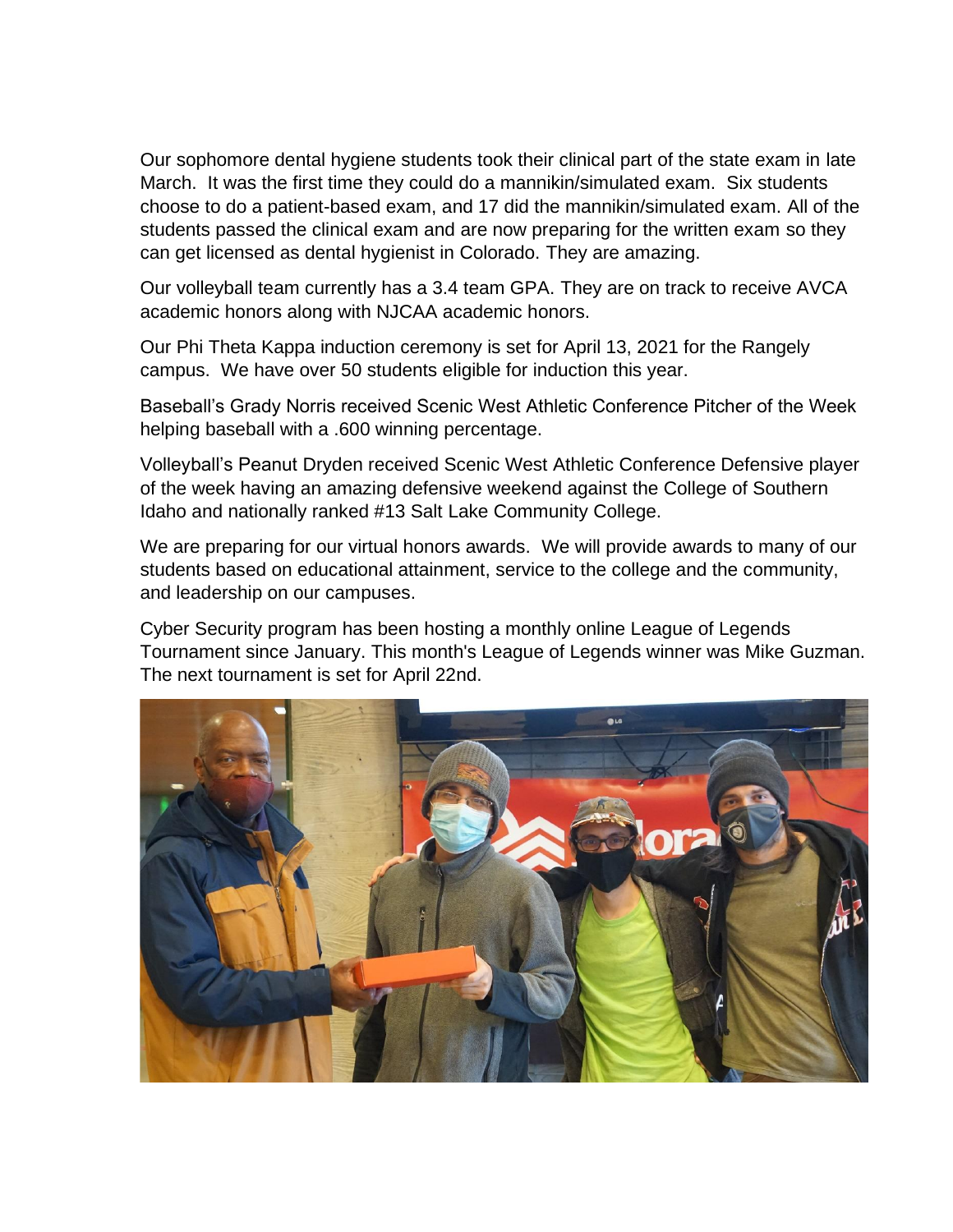On March 19 we held our Sophomore Night for our volleyball team and on March 25 we held Sophomore Night for our basketball teams. This night is used to honor those players who will be graduating this year. This was their last games at home before they go into the Scenic West Athletic Conference Tournament.

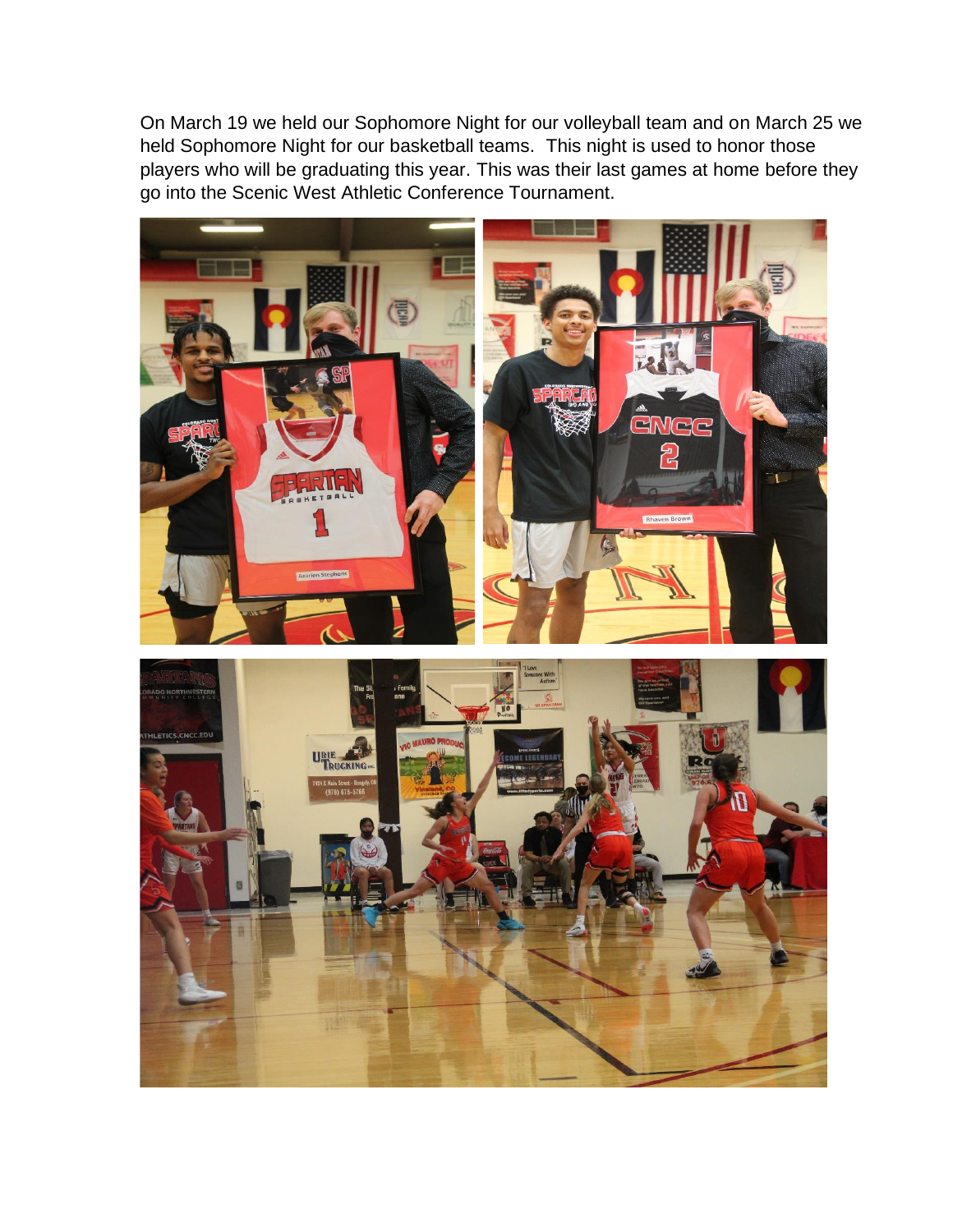# **Transform Our Own Workforce Experience**

Sasha Nelson, Director of Workforce, has been appointed to serve as the Director of the Yampa Valley Electrical Association Board in Craig. Sasha has also been asked to contribute voice and photo to a visual mapping project of the Dinosaur National Monument gateway communities. She will speak on the college's contribution to helping in the understanding of the area's natural history.

# **Create Education without Barriers through Transformational Partnerships**

Candra Robie, Athletic Director, spoke at Rangely high school to a Careers Class on Career Exploration. The idea was to show that college athletics is much more than playing a sport. The behind the scenes work that administration, coaches and student athletes put in before competition can even begin was the main topic of the presentation.

At our annual Foundation Dinner, CNCC honored the Rangely District Hospital for all the help they have given us through the pandemic. The hospital provided temperature check stations and rapid test for us to use. With the test we have been testing approximately 100 students each week. This has been a great help for us to keep our classes going and providing a safety environment for our students, faculty, staff, and visitors.

# **Redefine Our Value Proposition through Accessibility, Affordability, Quality, Accountability, Resource Development, and Operational Excellence**

We held our annual Foundation Dinner on March 27 on the Rangely campus. We had about 150 people in attendance which was limited because of COVID restrictions. Right now we believe we will make around \$50,000 by the time all of the donations come in. This is great since we typically bring in \$75,000 in a "normal" year. Last year with the virtual event we received \$36,000, Eighty percent of proceeds go to scholarships with ten percent going to current use unrestricted and ten percent going to the unrestricted endowment.

A new event we are adding this year is called the Chair Affair which will be held on the Craig campus. Different community members and businesses will be decorating chairs, stools, etc. to sell. We are hoping to raise at least \$20,000 from this brand new event. This is an online auction event with people getting the opportunity to come to campus and inspect the different chairs. The proceeds will go to the same categories as for the Foundation Dinner.

We received the boundless opportunity scholarship grant we applied for this year through the Daniel's fund. The grant is for \$20,000 for adults returning to college. We will provide 4 scholarships over the next two years. We started with a small ask for this grant to ensure we can provide what the grant requires with our limited staff. We hope to expand our ask next time if all goes well.